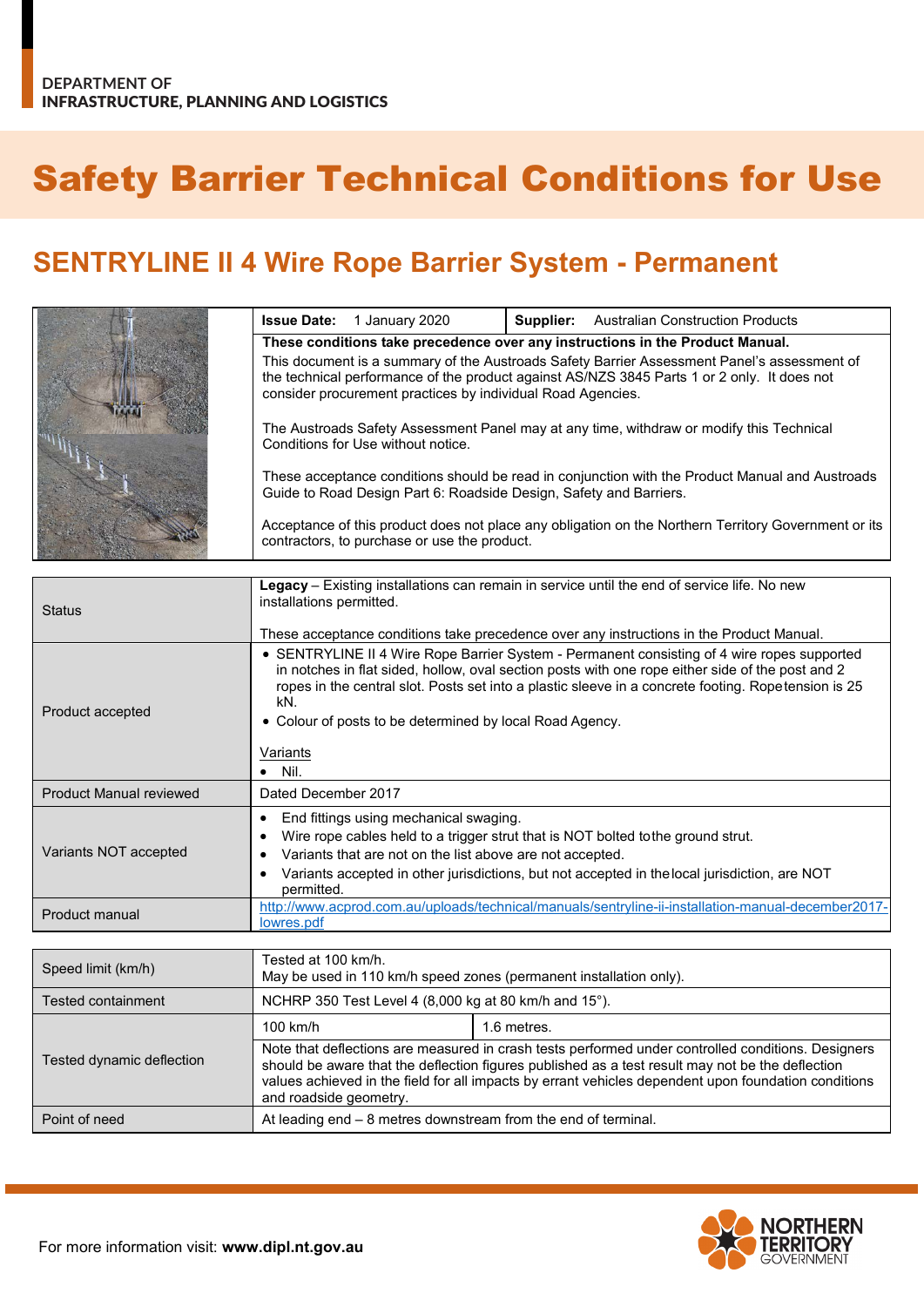## **SENTRYLINE II 4 Wire Rope Barrier System - Permanent**

| Development length                             | Not applicable.                                          |
|------------------------------------------------|----------------------------------------------------------|
| Minimum length of barrier<br>between terminals | 114 metres.                                              |
| System width (m)                               | $\bullet$ 0.3 metres at post<br>• 0.4 metres at terminal |

| System conditions                                              | 1. Anchor spacing greater than 1,000 metres is NOT permitted.<br>2. Installation on top of a kerb is not recommended, however ifinstalled on top of a kerb, all<br>system components must be free to operate. |                                                                                                                                                                                                                                                         |  |
|----------------------------------------------------------------|---------------------------------------------------------------------------------------------------------------------------------------------------------------------------------------------------------------|---------------------------------------------------------------------------------------------------------------------------------------------------------------------------------------------------------------------------------------------------------|--|
| Terminals and connections                                      | W-Beam guardrail                                                                                                                                                                                              | Not permitted.                                                                                                                                                                                                                                          |  |
|                                                                | Thrie-Beam guardrail                                                                                                                                                                                          | Not permitted.                                                                                                                                                                                                                                          |  |
|                                                                | Type F Concrete Safety Barrier                                                                                                                                                                                | Not permitted.                                                                                                                                                                                                                                          |  |
|                                                                | Proprietary product                                                                                                                                                                                           | 1. SENTRYLINE TERMINAL END III WIRE ROPE<br><b>TERMINAL SYSTEM - PERMANENT</b><br>Permitted for use with SENTRYLINE II4 Wire Rope<br>$\bullet$<br>Barrier System - Permanent.<br>Permitted as a terminal on a flare.<br>This is a gating terminal.<br>٠ |  |
|                                                                | Other                                                                                                                                                                                                         | A terminal must be fitted to both ends of the barrier.                                                                                                                                                                                                  |  |
| Gore area use                                                  | Permitted.                                                                                                                                                                                                    |                                                                                                                                                                                                                                                         |  |
| Pedestrian area use                                            | Permitted. - consider potential for snagging and deflection.                                                                                                                                                  |                                                                                                                                                                                                                                                         |  |
| Cycleway use                                                   | Permitted. – consider potential for snagging and deflection.                                                                                                                                                  |                                                                                                                                                                                                                                                         |  |
| Frequent impact likely                                         | Not permitted.                                                                                                                                                                                                |                                                                                                                                                                                                                                                         |  |
| Remote location                                                | Not permitted.                                                                                                                                                                                                |                                                                                                                                                                                                                                                         |  |
| Median use                                                     | Permitted.                                                                                                                                                                                                    |                                                                                                                                                                                                                                                         |  |
| Flare<br>(See Explanation of Terms<br>diagram)                 | Refer to Austroads Guide to Road Design Part 6: Roadside Design, Safety and Barriers Table<br>6.5 for design advice.                                                                                          |                                                                                                                                                                                                                                                         |  |
| Offset to travel lane (m)                                      | Refer to Austroads Guide to Road Design Part 6: Roadside Design, Safety and Barriers,<br>Section 6.3.5.                                                                                                       |                                                                                                                                                                                                                                                         |  |
| Hazard free area beside barrier<br>or terminal (Working Width) | Refer to Austroads Guide to Road Design Part 6: Roadside Design, Safety and Barriers,<br>Section 6.3.16.                                                                                                      |                                                                                                                                                                                                                                                         |  |
| Gore area use                                                  | Permitted.                                                                                                                                                                                                    |                                                                                                                                                                                                                                                         |  |

| Installation                      | The SENTRYLINE II 4 Wire Rope Barrier System - Permanent must be installed and maintained<br>in accordance with the Product Manual and Road Agency specifications. The Road Agency<br>specifications and standards shall have precedence. |                              |  |
|-----------------------------------|-------------------------------------------------------------------------------------------------------------------------------------------------------------------------------------------------------------------------------------------|------------------------------|--|
| Minimum distance to<br>excavation | 1.6 metres minimum distance between the edge of the barrier and the edge of an excavation.<br>(Being the largest adopted dynamic deflection).                                                                                             |                              |  |
| Slope limit                       | Side slope limit: 10 Horizontal to 1 Vertical (10%).                                                                                                                                                                                      |                              |  |
| Foundation pavement<br>conditions | Concrete                                                                                                                                                                                                                                  | Permitted with coring holes. |  |
|                                   | Deep lift Asphaltic Concrete                                                                                                                                                                                                              | Permitted with coring holes. |  |
|                                   | Asphaltic concrete over granular<br>pavement                                                                                                                                                                                              | Permitted.                   |  |
|                                   | Flush seal over granular<br>pavement                                                                                                                                                                                                      | Permitted.                   |  |
|                                   | Unsealed compacted formation                                                                                                                                                                                                              | Permitted.                   |  |
|                                   | Natural surface                                                                                                                                                                                                                           | Permitted.                   |  |
|                                   | Foundation pavement conditions must be smooth and free of snag points, kerbs or obstructions<br>that may interfere with the operation of the product.                                                                                     |                              |  |